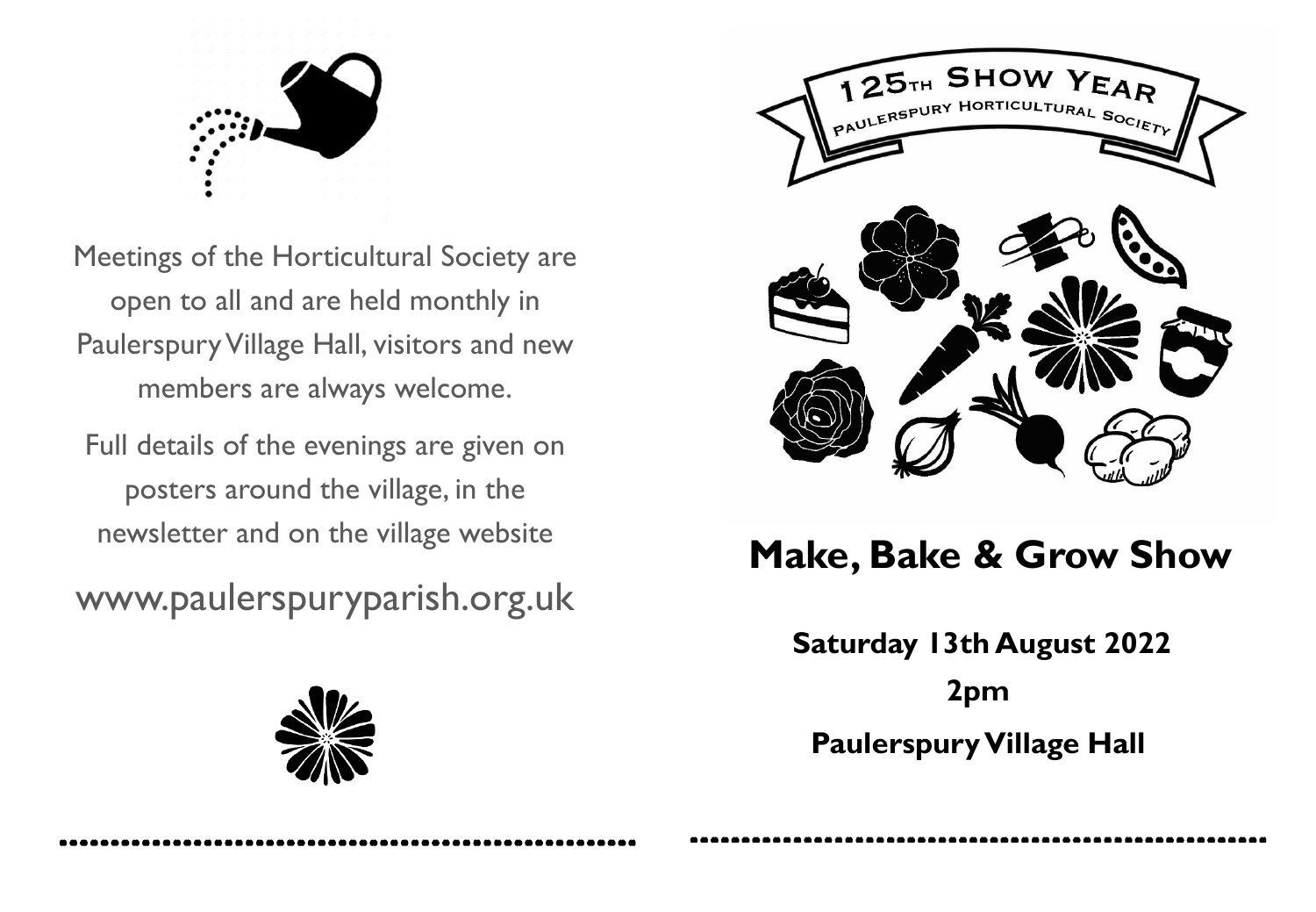## **THE SOCIETY**

| <b>PRESIDENT:</b> | <b>Denis Reeves</b>      |             |
|-------------------|--------------------------|-------------|
| <b>CHAIRMAN:</b>  | <b>Heather DeRitter</b>  | 811640      |
| SECRETARY:        | <b>Jane Sawbridge</b>    | 811109      |
| <b>TREASURER:</b> | <b>Elaine Mozdzynski</b> | 07468886122 |
| MEMBER SEC.       | Di Wilkins               | 07729262215 |
| <b>SHOW SEC:</b>  | <b>Jane Morris</b>       | 811438      |

Meetings are held at Paulerspury Village Hall on the second Thursday of the month (except August) at 7.30pm (unless stated otherwise)

## \*\*\*\*\*\*\*\*\*\*\*\*\*\*\*\*\*\*\*\*\*\*\*\*\*\*\*\*\*\*\*\*\*

## **Membership: £5 per annum**

TALKS GARDEN VISIT SHOW DISCOUNTS ON SEEDS

## **Show and Grand Draw Sponsors 2022 Cherry Lane - Roman Way**

## **Show Judges 2022**

| Domestic:                           | <b>Lesley Underwood</b> |
|-------------------------------------|-------------------------|
| Handicrafts:                        | Rowena Allsopp          |
| <b>Flowers/Flower Arrangements:</b> | Janet Cooper            |
| Vegetables:                         | <b>Terry Godfrey</b>    |

- 1. SHOW will be held in VILLAGE HALL on SATURDAY 13th AUGUST 2022, 2.00 4.15pm Adult Entrance £1.
- 2. ENTRIES must be made in the Village Hall, on forms provided with the Schedule, on WEDNESDAY 10<sup>th</sup> AUGUST 2022 from 7pm to 9.00pm or beforehand with the Show Secretary. **PLEASE NOTE THAT LATE ENTRIES WILL NOT BE ACCEPTED.**
- 3. 30p per entry, members and non-members. Entry for children's classes 37 to 40 and 99 to 101 is **FREE.**
- 4. All Horticultural Exhibits to be grown by the Exhibitor. All vegetables should be of edible quality.
- 5. No duplicate entries 1 entry per person per class.
- 6. EXHIBITORS must provide own plates and vases except for class 65. Plates should be paper and cling film may be used where advisable/practical.
- 7. All exhibitors are required to identify varieties displayed wherever possible.
- 8. ALL EXHIBITS TO BE STAGED between 8:00am. and 10.30am on the morning of the show.
- 9. Room will be **CLEARED FOR JUDGING** promptly at **10.30am**.
- 10. ALL EXHIBITS MUST BE LEFT IN PLACE UNTIL AFTER THE PRESENTATION OF CUP AND WILL BE SOLD FOR FUNDS UNLESS REMOVED BEFORE THE AUCTION.
- 11. Exhibits will be judged by experienced judges.
- 12. Points awarded for Classes 1, 2, 31, 41, 70 & 85 will be 6, 4 & 2 respectively.
- 13. Points for all other classes will be 3, 2 and 1 respectively. Prize money will be awarded to 1st and 2nd place as shown in the schedule and **MUST BE COLLECTED FROM THE TREASURER BY 4pm** unless prior arrangements have been made.
- 14. All classes are open subject to the restrictions on some awards listed below.
- 15. Novice Classes (68 & 69) restricted to exhibitors who have not previously won a First Prize in a Vegetable or Flower class in Paulerspury Show.
- 16. Prizes awarded at the discretion of the Judges, whose decision is final.
- 17. Three challenge cups (VEGETABLE CUP, FRUIT & FLOWER CUP and DOMESTIC TROPHY) will be awarded to Society Members who gain most points in the respective sections.
- 18. The JOHN BALLINGER CUP will be awarded for the highest overall points gained in the whole schedule. The winner must have entered at least 3 Flower Classes (41 to 67) to qualify and be a member of the Society.
- 19. The CHILDRENS PRIZE will be awarded for most points in Classes 37-40 and 99-101.
- 20. The FLORAL ART CUP will be awarded for most points in Flower Arrangements.
- 21. The LEPPER CUP will be awarded for the best CAKE in the show Classes 84,85 & 87.
- 22. The TOWCESTER SHIELD will be awarded for the most points in ROSE Classes.
- 23. The REID CUP will be awarded for most points in DAHLIA Classes.
- 24. The HARRY TAYLOR TROPHY will be awarded for best in GLADIOLI Classes.
- 25. The PAULERSPURY ROSE BOWL will be awarded for best exhibit in show.
- 26. The OPEN CHALLENGE CUP is awarded for the highest number of points in the show. **ALL TROPHIES ARE HELD FOR ONE YEAR. PLEASE RETURN THEM, CLEANED, BY 31st JULY 2023 <sup>7</sup>**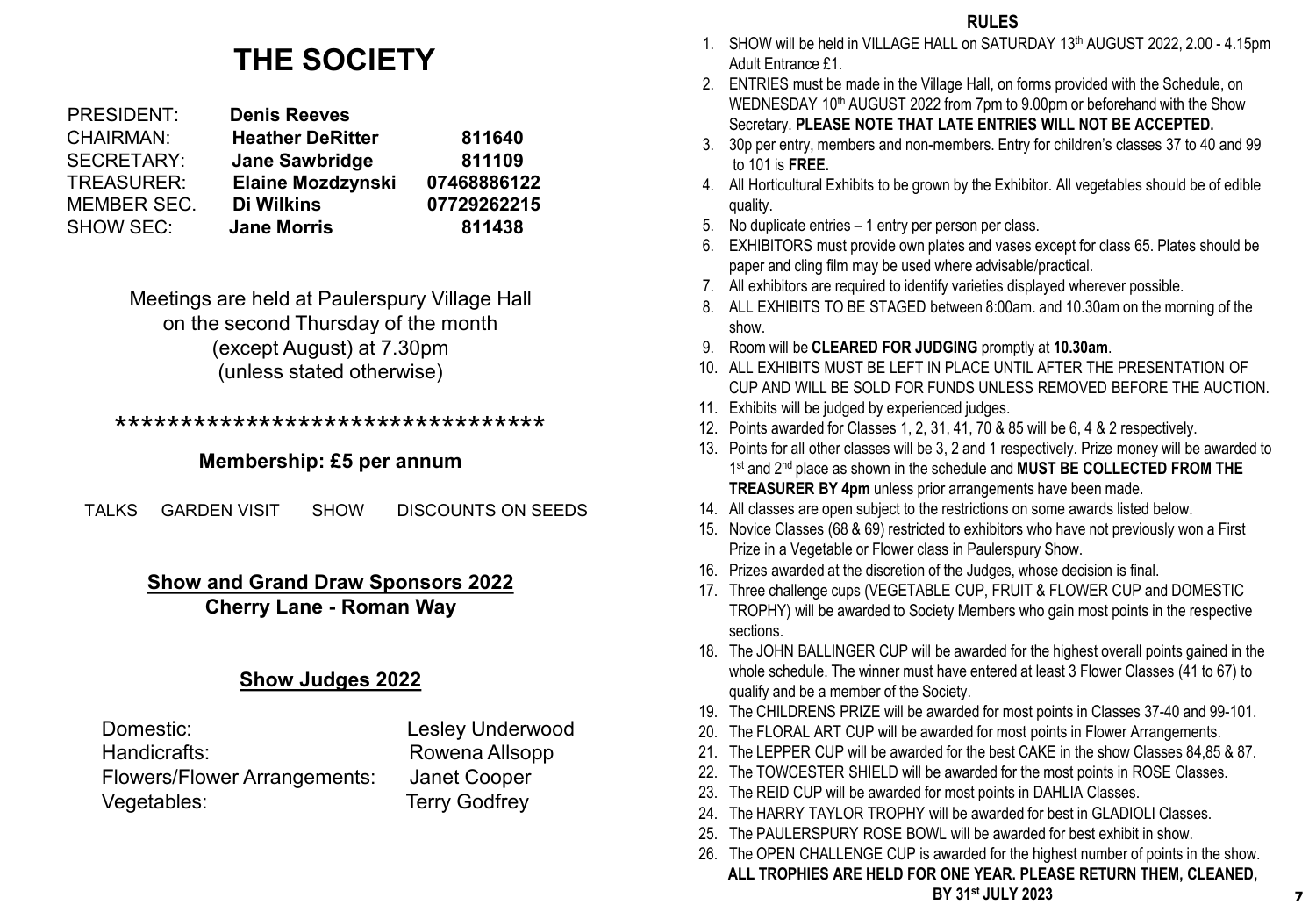## **RECIPES**

## **Victoria Sponge - Class 84**  Ingredients: 225g Butter 225g Butter 225g Butter 225g Butter 225g Butter 225g Caster sugar (with extra for 4 Large eggs

dusting on the cake)  $\blacksquare$  Approx. 4 tbsp Strawberry 225g Self-raising flour and the control or Raspberry jam

#### Method:

Preheat the oven to 180C/Fan oven 170C or Gas 4.

Grease and line 2 X 20cm/8" sandwich tins.

Place the butter in a large bowl, add the caster sugar, self-raising flour, baking powder and eggs. Beat together until smooth.

Divide the mixture between the sandwich tins and smooth the surface and bake the cakes for about 25 minutes until well risen and golden. When done they will shrink away from the sides and the top will spring back when gently pressed.

After 10 minutes turn the cakes out from the tins and leave to cool. When the cakes are cold spread one cake with jam, then put the other cake

#### **Sticky Gingerbread - Class 87 (Men Only)**

on top and sprinkle with caster sugar.

Ingredients: 100g Golden syrup 100g Black treacle 75g Unsalted butter 75g Light soft brown sugar 150g Self-raising flour 150g Self-raising flour 1 Medium egg, lightly beaten 100ml Milk

#### Method:

Preheat the oven 170C/ Fan oven 150C or Gas 3. Loaf tin 20cm x 10cm, lightly greased and lined with baking parchment.

Put the syrup, treacle, butter and sugar into a saucepan and heat over a gentle heat, stir until the butter is melted. Leave to cool.

Sift the flour and ground ginger into a medium mixing bowl. Make a well in the centre and pour in the cooled treacle mixture, egg and milk.

Beat the mixture well with a wooden spoon until smooth and glossy. Pour the mixture into the prepared tin and bake for 50-60 minutes, until cake is firm to the touch and a skewer comes out clean. Leave in the tin for 10 minutes before turning out onto a wire rack to cool.

#### This cake tastes best if stored for 3-4 days before eating. **3 6**

#### **VEGETABLES**

|                  |                                                                      | <b>First</b> | Second |
|------------------|----------------------------------------------------------------------|--------------|--------|
| 1                | <b>Paulerspury Selection.</b> A basket, trug or box of vegetables to | £10.00       | £5.00  |
|                  | include herbs for the kitchen (6 dif. vegetables min, 2 herb max)    |              |        |
| 2                | Collection of potatoes, 4 varieties, 3 of each                       | £4.00        | £2.00  |
| 3                | Beetroot, 3                                                          | £2.00        | £1.00  |
| 4                | Chillies of one colour, 6                                            | £2.00        | £1.00  |
| 5                | Carrots, long, 3                                                     | £2.00        | £1.00  |
| 6                | Carrots stump, 3                                                     | £2.00        | £1.00  |
| $\overline{7}$   | French Beans, 12                                                     | £2.00        | £1.00  |
| 8                | Lettuce, any variety, 2                                              | £2.00        | £1.00  |
| 9                | <b>Heaviest Marrow</b>                                               | £2.00        | £1.00  |
| 10               | Pair of Table Marrows not exceeding 35cm/14"                         | £2.00        | £1.00  |
| 11               | Onions, transplanted, winter sown, 6                                 | £2.00        | £1.00  |
| 12 <sup>°</sup>  | Onions, Red, 6                                                       | £2.00        | £1.00  |
| 13               | Onions, Sets, 6                                                      | £2.00        | £1.00  |
| 14               | Peas, plate of 6 pods                                                | £2.00        | £1.00  |
| 15 <sup>15</sup> | Courgettes, long or round, 3                                         | £2.00        | £1.00  |
| 16               | Most Amusing, Misshapen Vegetable                                    | £2.00        | £1.00  |
| 17               | Potatoes, coloured, 3                                                | £2.00        | £1.00  |
| 18               | Potatoes, white, 3                                                   | £2.00        | £1.00  |
| 19               | Runner Beans, 9                                                      | £2.00        | £1.00  |
| 20               | Longest Runner Bean                                                  | £2.00        | £1.00  |
| 21               | Shallots, Giant, round or long, 12                                   | £2.00        | £1.00  |
| 22               | Shallots, Pickling, round or long, 12                                | £2.00        | £1.00  |
| 23               | Tomatoes, 6 (with stalks)                                            | £2.00        | £1.00  |
| 24               | Cherry Tomatoes, 12 (with stalks)                                    | £2.00        | £1.00  |
| 25               | <b>Truss of Cherry Tomatoes</b>                                      | £2.00        | £1.00  |
| 26               | Pair of Cucumbers                                                    | £2.00        | £1.00  |
| 27               | Sweet Peppers of one colour, 3                                       | £2.00        | £1.00  |
| 28               | Longest stick of Rhubarb                                             | £2.00        | £1.00  |
| 29               | Named collection of culinary herbs in a basket                       | £2.00        | £1.00  |
| 30               | Any Class of Vegetable not listed above                              | £2.00        | £1.00  |

#### **FRUIT**

| 31 | <b>Paulerspury Collection of Fruit, 3 kinds</b>                | £6.00 | £3.00 |
|----|----------------------------------------------------------------|-------|-------|
| 32 | Plate of Currants, 10 strings of one variety                   | £2.00 | £1.00 |
| 33 | Apples, Cooking, 6                                             | £2.00 | £1.00 |
| 34 | Plate of Cane Fruit - one variety (e.g. Raspberry, Blackberry, | £2.00 | £1.00 |
|    | Loganberry, Tayberry or other hybrid) 15 Fruits with stalks    |       |       |
| 35 | Plate of Gooseberries.12                                       | £2.00 | £1.00 |
| 36 | A plate of any other fruit                                     | £2.00 | £1.00 |

Additional prize: BEST DISH OF FRUIT in Classes 31 to 36, £10.00 in memory of Mr P. Foster